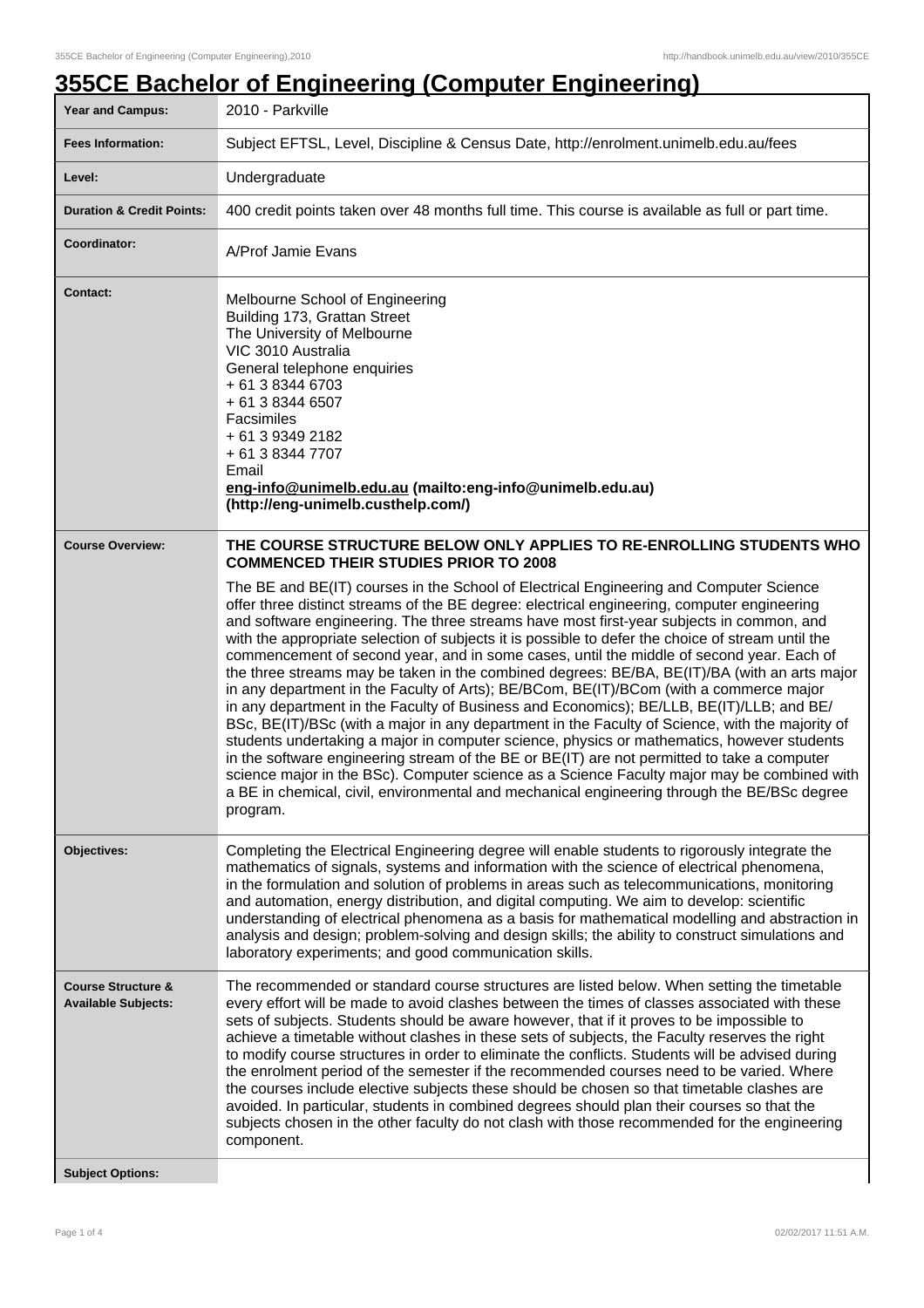Note: Students who commenced 3rd year in 2009 and have not completed, (or who have failed) the third year subjects required in the Bachelor of Engineering degree please see a course adviser.

The following 300 Level Electrical Subjects are available in 2010

| <b>Subject</b>                                 | <b>Study Period Commencement:</b> | <b>Credit</b><br>Points: |
|------------------------------------------------|-----------------------------------|--------------------------|
| ELEN30002 Stochastic Signals and Systems       | Semester 1                        | 12.50                    |
| ELEN30001 Control 1 (Classical Control)        | Semester 1                        | 12.50                    |
| ELEN30007 Electronic Circuit Design 2          | Semester 1                        | 12.50                    |
| ELEN30005 Fields and Transmission Lines        | Semester 1                        | 12.50                    |
| SWEN20003 Object Oriented Software Development | Semester 2                        | 12.50                    |
| <b>ELEN30003 Communication Systems</b>         | Semester 2                        | 12.50                    |
| ELEN30011 Electrical Device Modelling          | Semester 2                        | 12.50                    |
| ELEN30013 Electronic System Implementation     | Semester 2                        | 12.50                    |

Credit may not be obtained for:

both 431-330 Design laboratory and 431-305 Electronic System Implementation both431-303 Electrical Device Modelling and431-328 Digital Systems3

## **Fourth year**

| <b>Subject</b>                                          | <b>Study Period Commencement:</b> | <b>Credit</b><br>Points: |
|---------------------------------------------------------|-----------------------------------|--------------------------|
| ELEN40001 Project Work                                  | Year Long                         | 25                       |
| ELEN40010 Digital Systems 4: High Speed Systems         | Semester 2                        | 12.50                    |
| 433-353 Networks and Communications                     | Not offered 2010                  |                          |
| <b>COMP30017 Operating Systems and Network Services</b> | Semester 1                        | 12.50                    |

## Approved CSSE 300 level 12.5

Elective(s) (37.5 points in total) - Elective subjects may be taken from Electrical Engineering electives, 300-level and 400-level Computer Science subjects and subjects offered by other departments.

Computer Engineering students choosing the elective subjects are reminded they must include 25 points from management or non-technical subjects. The selection of elective subjects may be restricted by timetable and pre-requisite requirements.

## **Electrical Engineering Electives**

| <b>Subject</b>                        | <b>Study Period Commencement:</b> | <b>Credit</b><br>Points: |
|---------------------------------------|-----------------------------------|--------------------------|
| ELEN40003 Digital Communications      | Semester 1                        | 12.50                    |
| ELEN40004 Signal Processing 2         | Semester 1                        | 12.50                    |
| ELEN40005 Communication Networks      | Semester 1                        | 12.50                    |
| ELEN40006 Directed Study 4.1          | Semester 1                        | 12.50                    |
| ELEN40013 Electronic Circuit Design 3 | Semester 1                        | 12.50                    |
| ELEN40008 Wireless Communication      | Semester 2                        | 12.50                    |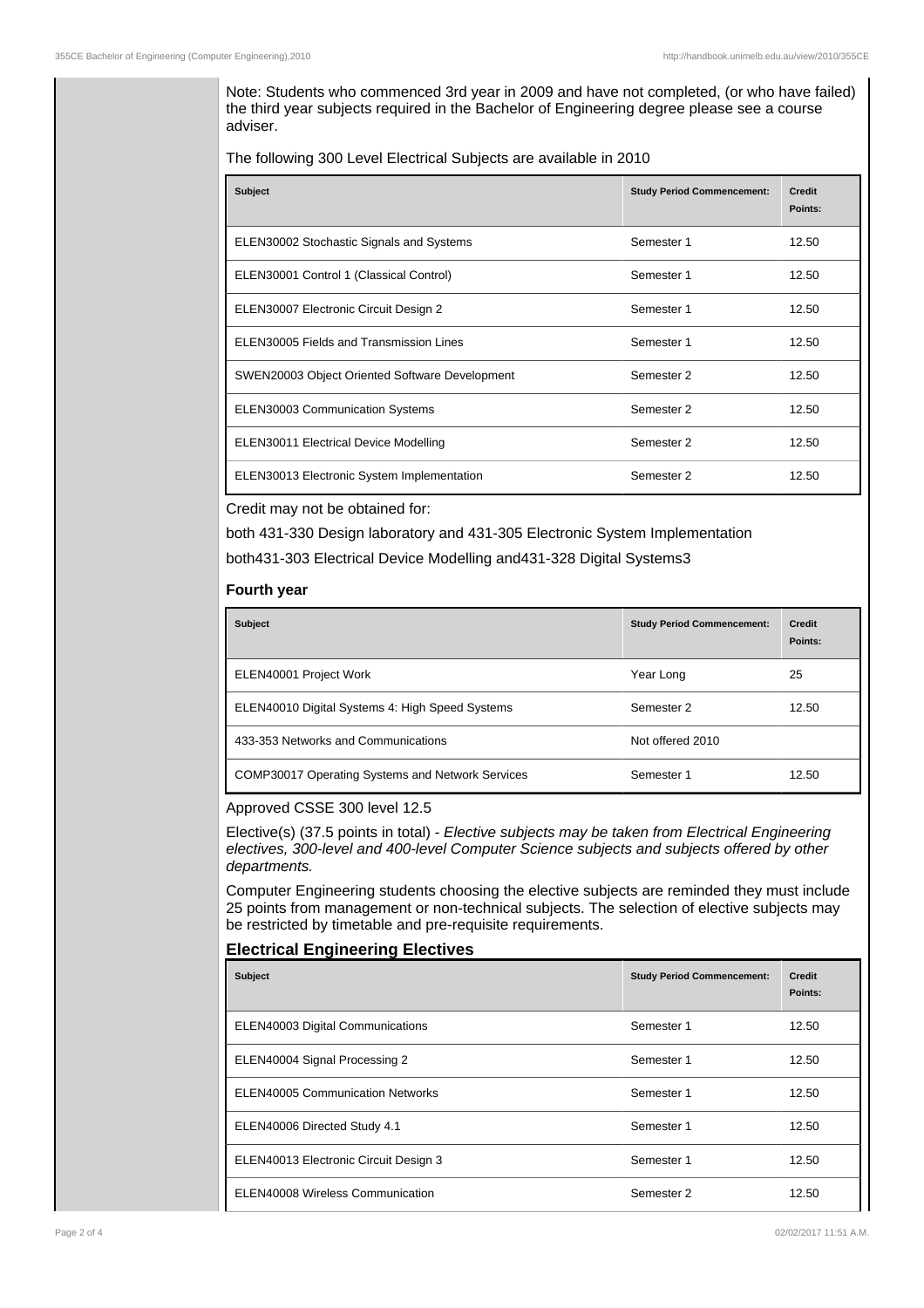|                           | ELEN40007 Control 2 (Advanced Control)                                                                                                                                                                                                                                        | Semester 2                             | 12.50                    |
|---------------------------|-------------------------------------------------------------------------------------------------------------------------------------------------------------------------------------------------------------------------------------------------------------------------------|----------------------------------------|--------------------------|
|                           | ELEN40009 RF, Microwave and Optoelectronic Systems                                                                                                                                                                                                                            | Semester 2                             | 12.50                    |
|                           | ELEN40010 Digital Systems 4: High Speed Systems                                                                                                                                                                                                                               | Semester 2                             | 12.50                    |
|                           | ELEN40011 Directed Study 4.2                                                                                                                                                                                                                                                  | Semester 2                             | 12.50                    |
|                           | <b>Computer Science Electives</b>                                                                                                                                                                                                                                             |                                        |                          |
|                           | 300-level Electives                                                                                                                                                                                                                                                           |                                        |                          |
|                           | Note: These electives may not be offered every year                                                                                                                                                                                                                           |                                        |                          |
|                           | <b>Subject</b>                                                                                                                                                                                                                                                                | <b>Study Period Commencement:</b>      | <b>Credit</b><br>Points: |
|                           | 433-332 Operating Systems                                                                                                                                                                                                                                                     | Not offered 2010                       |                          |
|                           | 433-380 Graphics and Computation                                                                                                                                                                                                                                              | Not offered 2010                       |                          |
|                           | COMP30013 Directed Study 3A                                                                                                                                                                                                                                                   | Summer Term, Semester<br>1, Semester 2 | 12.50                    |
|                           | COMP30014 Directed Study 3B                                                                                                                                                                                                                                                   | Summer Term, Semester<br>1, Semester 2 | 12.50                    |
|                           | COMP30017 Operating Systems and Network Services                                                                                                                                                                                                                              | Semester 1                             | 12.50                    |
|                           | COMP30005 Professional Issues in Computing                                                                                                                                                                                                                                    | Semester 2                             | 12.50                    |
|                           | 433-361 Programming Language Implementation                                                                                                                                                                                                                                   | Not offered 2010                       |                          |
|                           | SWEN30006 Software Modelling and Design                                                                                                                                                                                                                                       | Semester 1                             | 12.50                    |
|                           | SWEN30007 Software Systems Project                                                                                                                                                                                                                                            | Semester 2                             | 12.50                    |
|                           | 400-level Electives<br>Note: These electives may not be offered every year                                                                                                                                                                                                    |                                        |                          |
|                           | <b>Subject</b>                                                                                                                                                                                                                                                                | <b>Study Period Commencement:</b>      | Credit<br>Points:        |
|                           | 433-421 Web Technologies and Applications                                                                                                                                                                                                                                     | Not offered 2010                       |                          |
|                           | 433-484 Machine Learning                                                                                                                                                                                                                                                      | Not offered 2010                       |                          |
|                           | COMP40020 Directed Study 4A                                                                                                                                                                                                                                                   | Summer Term, Semester<br>1, Semester 2 | 12.50                    |
|                           | COMP40021 Directed Study 4B                                                                                                                                                                                                                                                   | Summer Term, Semester<br>1, Semester 2 | 12.50                    |
|                           | 433-441 System Modelling and Analysis                                                                                                                                                                                                                                         | Not offered 2010                       |                          |
|                           | 433-421 Web Technologies and Applications                                                                                                                                                                                                                                     | Not offered 2010                       |                          |
|                           | SWEN90006 Software Engineering Methods                                                                                                                                                                                                                                        | Semester 2                             | 12.50                    |
|                           | 433-450 Computational Gene Expression                                                                                                                                                                                                                                         | Not offered 2010                       |                          |
|                           | There will be no further entry into this course.                                                                                                                                                                                                                              |                                        |                          |
| <b>Core Participation</b> | For the purposes of considering request for Reasonable Adjustments under the Disability<br>Standards for Education (Cwth 2005), and Students Experiencing Academic Disadvantage<br>Policy, academic requirements for this subject are articulated in the Subject Description, |                                        |                          |

Subject Objectives, Generic Skills and Assessment Requirements of this entry. The University is dedicated to provide support to those with special requirements. Further details on